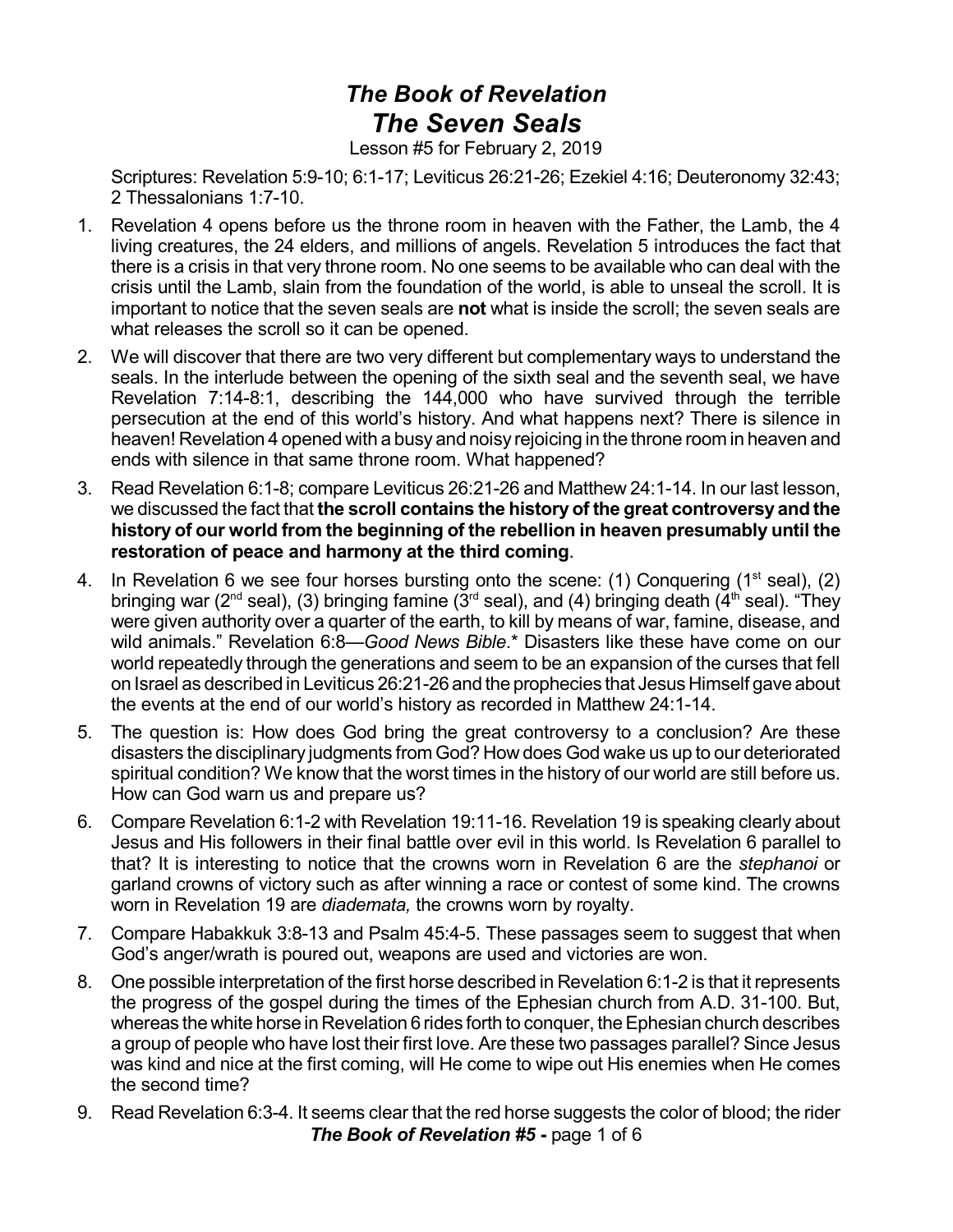had a great sword, and war was the result. This may represent the consequences of rejecting and opposing the gospel beginning in the  $2^{nd}$  century. While faithful Christians struggled against persecution, the rider on this horse takes peace away from the earth; persecution follows. (See Matthew 10:34.)

- 10. Read Revelation 6:5-6. This black horse and its rider describe a very serious situation. A man could work hard for an entire day and only earn enough money to buy a quart of wheat which is enough only to sustain himself. Or, he could buy three quarts of barley, perhaps enough to barely meet the needs of a very small family. At the same time, the living creature said: "Do not damage the olive trees and the vineyards!" (*GNB*\*) What is being described is a serious time of famine. Grain, oil, and wine–the fresh juice of the grape–were considered basic necessities in the land of Palestine in ancient times.
- 11. One possible interpretation of this horse is that it represents the corruption of the gospel by the introduction of pagan ideas into the church as the church gained political power under Constantine and his successors. This led to a famine in the knowledge of God. (See Amos 8:11-13 and Daniel 12:4.) This represents the time period from A.D. 323 to 528.
- 12. Read Revelation 6:7-8. This 4<sup>th</sup> horse is ashen-gray in color, suggesting death; he is followed by Hades, the place of the dead. Millions of people were destroyed by sword, hunger, death, and wild beasts. Fortunately, we know that none of those deaths were/are permanent. Jesus Christ will raise everyone at either the second coming or the third coming.
- 13. Do you see obvious parallels between these four horses under the four seals and the stories of Ephesus, Smyrna, Pergamum, and Thyatira recorded in Revelation 2? Are there some similarities?
- 14. Revelation 6:6 talks about the oil and the wine. InScripture, *oil*repeatedly symbolizes the Holy Spirit, (1 Samuel 16:13, Acts 10:38) and the *new wine* symbolizes salvation in Jesus Christ. (Mark 2:22) Fortunately, this suggests that even in the worst of times, the Holy Spirit is still working for His faithful people; salvation is still available through Jesus Christ.
- 15. One of the challenges of interpreting the seals is to figure out what the relationship is between the first four seals represented by those four horsemen and their horses and the last three seals which seem to be talking about things completely different.
- 16. Read Revelation 6:9-10. Suddenly, we see people beneath the altar, representing martyrs who have been killed down through the ages because they were faithful in their witnessing. They are shouting with a loud voice, "Almighty Lord, holy and true! How long will it be until you judge the people on earth and punish them for killing us?"—Revelation 6:10, *Good News Bible*.\* There are several important points to be made. The word *souls* is talking about people not just some ethereal spirits. (Genesis 2:7) In Exodus 29:12 and Leviticus 4:7, we recognize that the blood of sacrificial animals was poured out at the base of the altar. Just as Abel's blood cried out from the earth as stated in Genesis 4:10, the experiences of these martyrs is crying out for justice. And what is God going to do? Unfortunately, it appears that His initial response seemed to be totally inadequate. He gave them white robes and told them to rest while even more fellow Christians are martyred! Is that the kind of answer they were looking for?
- 17. Read Deuteronomy 32:43 and Psalm 79:10. These verses clearly talk about a God who appears to be ready to pour revenge on His enemies. Is that what God did in dealing with the rebellion in the great controversy?
- 18. What is it that those martyrs were wearing? See Revelation 3:5; 19:8; 7:9-10; 20:4. The *white robes* represent the good deeds of God's people.
- 19. One possible explanation of this fifth seal is that it represents the martyrs who were killed

*The Book of Revelation #5* **-** page 2 of 6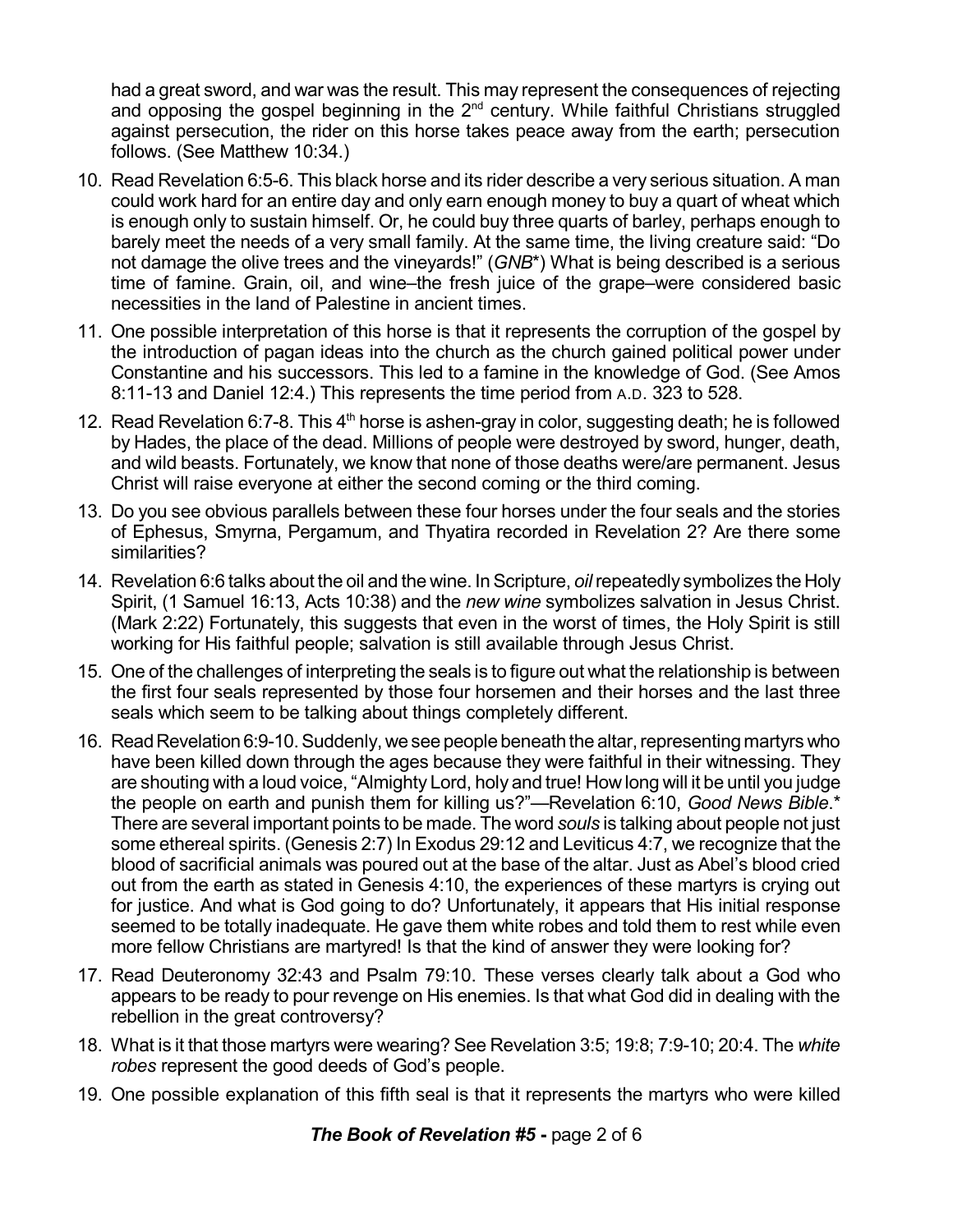during the times leading up to, during, and following the Protestant Reformation. But, we have already noticed that there were many other times throughout history when the righteous have suffered and been martyred. In every age, there must have been those who struggled with a lack of justice. Why doesn't God do something more?

- 20. Read Revelation 6:12-14; compare Matthew 24:29-30 and 2 Thessalonians 1:7-10. These verses present a challenge for interpreters. Seventh-day Adventists have jumped to the conclusion that (1) the violent earthquake, (2) the sun becoming black like coarse black cloth, (3) the moon turning completely red like blood, and (4) the stars falling down to the earth clearly must apply respectively to the events of: (1) the Lisbon earthquake of 1755; (2&3) the darkened sun and the moon turned to blood as seen in eastern New York and southern New England on May 19, 1780; and (4) the stars or meteorites falling on November 13, 1833. But, then we read verse 14 saying the sky disappears like a scroll being rolled up, and every mountain and island are moved out of their places! That has not happened yet! Does that mean that there are hundreds of years of separation between verses 13 and 14?
- 21. Read Revelation 6:15-17. Those who believe in the second coming of Jesus Christ have almost universally applied these verses to His appearing at the second coming. All of God's enemies–whatever their rank, file, financial status, or position–are calling for the rocks and mountains to fall on them. See parallel passages in Isaiah 2:19; Hosea 10:8; and Luke 23:30. It is hard to imagine how these passages could apply to any time other than the second coming. Could those "rocks" refer to the ideas of evolution with people trying to hide from God?
- 22. Read Revelation 19:17-21; compare Nahum 1:6 and Malachi 3:2. These verses clearly portray a time when millions and millions of people will die and when birds of prey and scavengers will eat the flesh of God's enemies.
- 23. Then, suddenly, we come to Revelation 7:1-4, the interlude between the sixth seal and the seventh seal. We will talk more about these verses later; however, we see an enormous crowd, first of all, being protected by God while they are being sealed and, then, praising God for their salvation. They had come through terrible persecution, and they have kept their robes white by remaining loyal to God.
- 24. So, where do we fit in this picture? None of us has been martyred for the cause of God in recent days. How do you feel about the response to the challenge given to God under the fifth seal? Has God's response been appropriate and adequate? If we are to take passages from the Old Testament such as Leviticus 26:21-26; Deuteronomy 32:23-25,41-43; and Ezekiel 14:12-21 as examples of how God is supposed to respond, this seems like terrible retribution or revenge on the part of God. Considering what we know about God, His character, and His love, do these responses seem appropriate?
- 25. Read Zechariah 1:8-17 and 6:1-8. In these passages we have horses–not exactly of the same colors–and chariots talking about God's revenge upon His Old Testament enemies.
- 26. It has been suggested that the judgment of the seven trumpets, coming up next, falls on the wicked; (Revelation 9:4, 20-21) whereas, the judgments we have been talking about under the seven seals fall more specifically on those who become unfaithful among the people of God.
- 27. Without going into a lot of detail, there is evidence in the book of Revelation itself to suggest that the earthquake mentioned in Revelation 6:12 is different from the events recorded in verse 14. So, what have we learned so far in our covering of the first six seals? They seem to be directly following the presentation of the heavenly throne room in Revelation 4 and the challenge to God in Revelation 5. How has the life and death of Jesus answered the questions raised by the martyrs under the altar?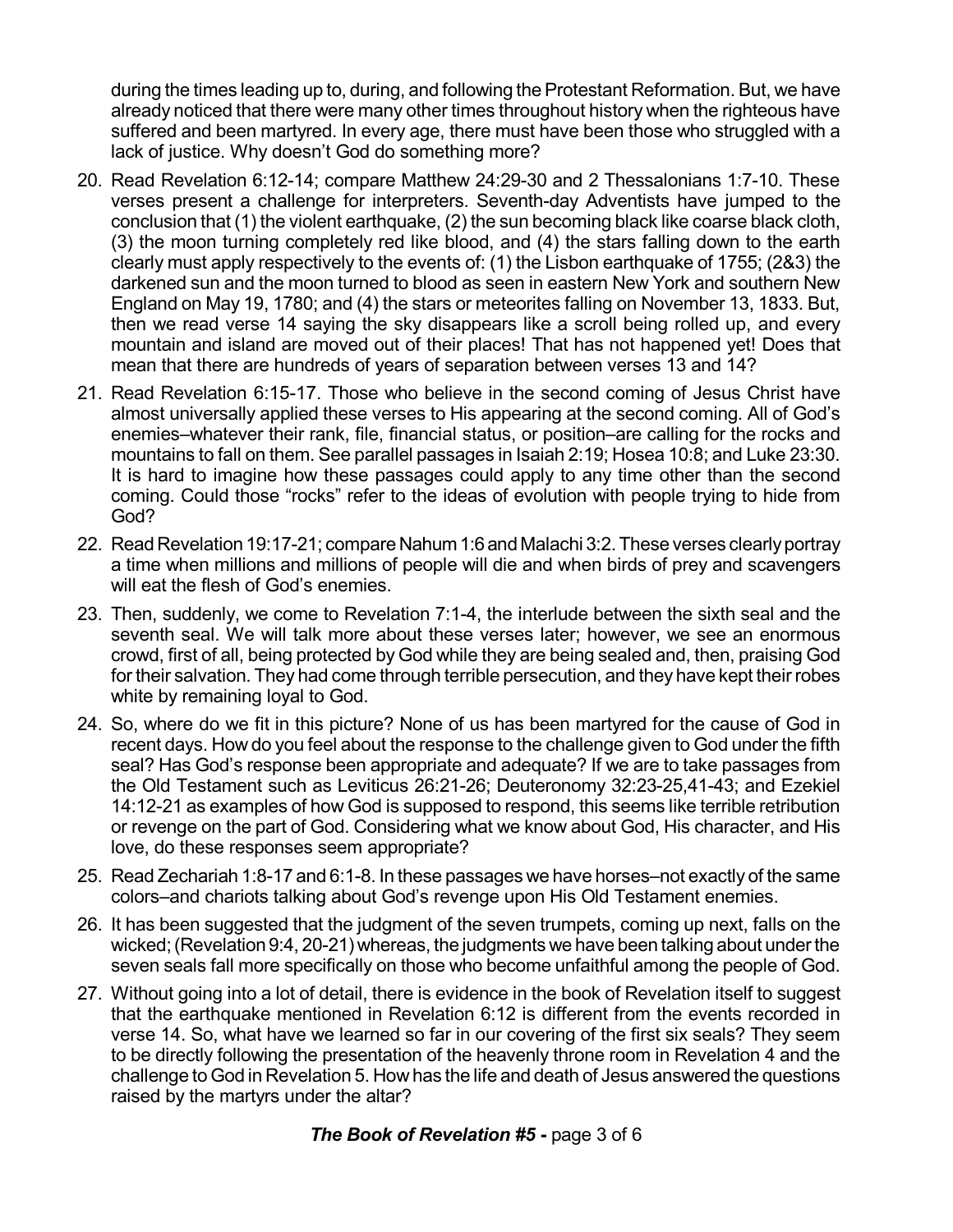28. **There is another way to look at the events of Revelation 4-6.** It should be clear that the most obvious challenge that ever occurred in the throne room of heaven was when one of the very inhabitants of that throne room–Lucifer–rebelled against God. That was a serious problem, even for God. Most administrators would say that God should have dealt with that rebellion right on the spot and "nipped it in the bud." But, He did not, and it seems from what we read in Revelation that even the people in God's throne room were wondering why He has not done something more. So, what has Ellen White said about this crisis in the government of God?

> A crisis had arrived in the government of God. The earth was filled with transgression. **The voices of those who had been sacrificed to human envy and hatred were crying beneath the altar for retribution** [the fifth seal in Revelation 6:9-11]. All heaven was prepared at the word of God to move to the help of his elect. One word from him, and the bolts of heaven would have fallen upon the earth, filling it with fire and flame. God had but to speak, and there would have been thunderings and lightnings and earthquakes and destruction. [This is more imagery from the book of Revelation.]

> The heavenly intelligences were prepared for a fearful manifestation of Almighty power. Every move was watched with intense anxiety. The exercise of justice was expected. The angels looked for God to punish the inhabitants of the earth. But "God so loved the world, that he gave his only begotten Son, that whosoever believeth in him should not perish, but have everlasting life."—Ellen G. White, *Review and Herald*,\* July 17, 1900, par. 5-6.

> With intense interest the unfallen worlds had watched to see Jehovah arise, and sweep away the inhabitants of the earth. And if God should do this, Satan was ready to carry out his plan for securing to himself the allegiance of heavenly beings. **He had declared that the principles of God's government make forgiveness impossible.** Had the world been destroyed, he would have claimed that his accusations were proved true. He was ready to cast blame upon God, and to spread his rebellion to the worlds above. But instead of destroying the world, God sent His Son to save it.—Ellen G. White, *Desire of Ages*\* 37.2. [Bold type and content in brackets are added.]

29. Is it possible that the same questions that the martyrs under the altar are asking were asked even earlier by the 4 living creatures, the 24 elders, and the millions of angels surrounding the throne of God in heaven? Look at the context of the paragraphs that we just read.

> For centuries God looked with patience and forbearance upon the cruel treatment given to his ambassadors, at his holy law prostrate, despised, trampled underfoot. He swept away the inhabitants of the Noachian world with a flood. But when the earth was again peopled, men drew away from God, and renewed their hostility to him, manifesting bold defiance. Those whom God rescued from Egyptian bondage followed in the footsteps of those who had preceded them. Cause was followed by effect; the earth was being corrupted....

> The heavenly universe was amazed at God's patience and love. To save fallen humanity the Son of God took humanity upon himself, laying aside his kingly crown and royal robe. He became poor, that we through his poverty might be made rich. One with God, he alone was capable of accomplishing the work of redemption, and he consented to an actual union with man. In his sinlessness, he would bear every transgression.—Ellen G. White, *Review and Herald*,\* July 17, 1900, par. 4,7.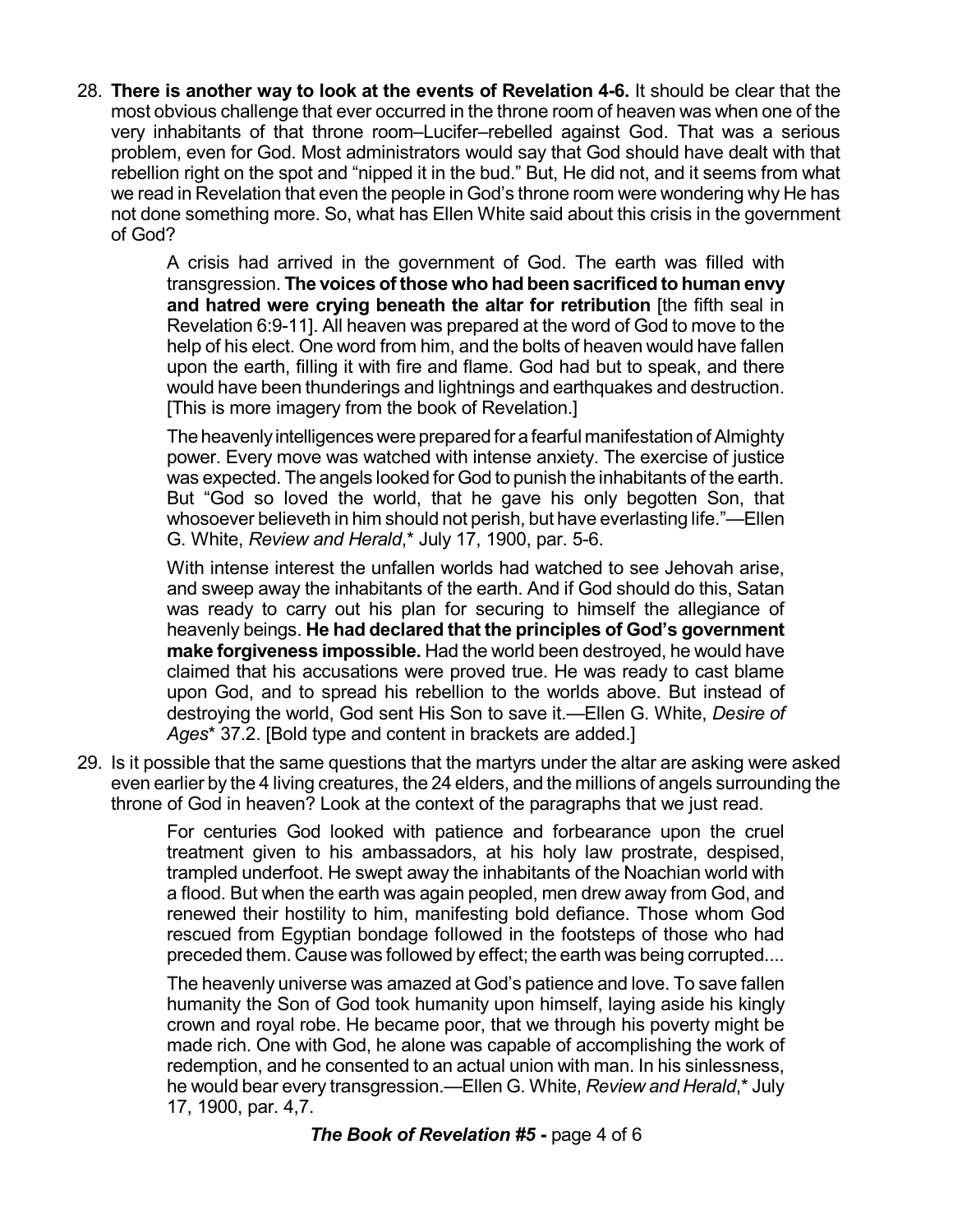- 30. These statements are all about images from the book of Revelation.
- 31. **Is a possible that even the angels looked for God "to punish the inhabitants of the earth"?What kindofresponse didtheyexpectfromGod?Didn'ttheyexpect a response similar to what had happened in the great flood?**
- 32. Consider the following passage.

Before Christ's first advent, the sin of refusing to conform to God's law had become widespread. Apparently Satan's power was growing; his warfare against heaven was becoming more and more determined. A crisis had been reached. With an intense interest God's movements were watched by the heavenly angels. Would He come forth from His place to punish the inhabitants of the world for their iniquity? Would He send fire [Sodom and Gomorrah?] or flood [Noah?] to destroy them? All heaven waited the bidding of their Commander to pour out the **vials of wrath [Revelation 15&16]** upon a rebellious world. One word from Him, one sign, and the world would have been destroyed. The worlds unfallen would have said, "Amen. Thou art righteous, O God, because Thou hast exterminated rebellion."—Ellen G. White, "God's Justice and Love," *Signs of the Times*,\* August 27, 1902, par 4; *Reflecting Christ*\* 58.4. [Bold type and content in brackets are added.]

33. And these are not the only passages reflecting that idea.

For centuries God bore with the inhabitants of the old world. But at last guilt reached its limit. "God saw that the wickedness of man was great in the earth, and that every imagination of the thoughts of his heart was only evil continually. And it repented the Lord that He had made man on the earth, and it grieved Him at His heart." [Genesis 6:5-6] He came out of His place to punish the inhabitants of the earth, and by a flood cleansed the earth of its iniquity.

Notwithstanding this terrible lesson, men had no sooner begun to multiply once more, than rebellion and vice became widespread. Satan seemed to have taken control of the world. **The time came that a change must be made, or the image of God would be wholly obliterated from the hearts of [570] the beings He had created.** All heaven watched the movements of God with intense interest. Would He once more manifest His wrath? Would He destroy the world by fire? The angels thought that the time had come to strike the blow of justice, when, lo, to their wondering vision was unveiled the plan of salvation. Wonder, O heavens, and be astonished, O earth! God sent His only begotten Son into the world to save the world! Amazing grace! "Herein is love, not that we loved God, but that He loved us, and sent His Son to be the propitiation for our sins." [1 John 4:10, *KJV*]—Ellen G. White, *Manuscript 22*,\* January 10, 1890 from Ellen White's Diary at Battle Creek, Michigan; *The Ellen G. White 1888 Materials*\* 569.2-570.0. [Bible references in brackets and bold type are added.]

34. It is important to notice that the *vials of wrath* mentioned in this passage are taken from the seven last plagues in Revelation 15&16. Incredibly, the heavenly council standing around the throne of God apparently expected revenge from God! Is the following really possible?

> The world's unfallen would have said, "Amen. Thou art righteous, O God, because thou hast exterminated rebellion."—Ellen G. White, "God's Justice and Love," *The Signs of the Times*,\* August 27, 1902, par 4; *RC*\* 58.4.

35. There is another important point that needs to be made about Revelation 5:6 which is in the *The Book of Revelation #5* **-** page 5 of 6